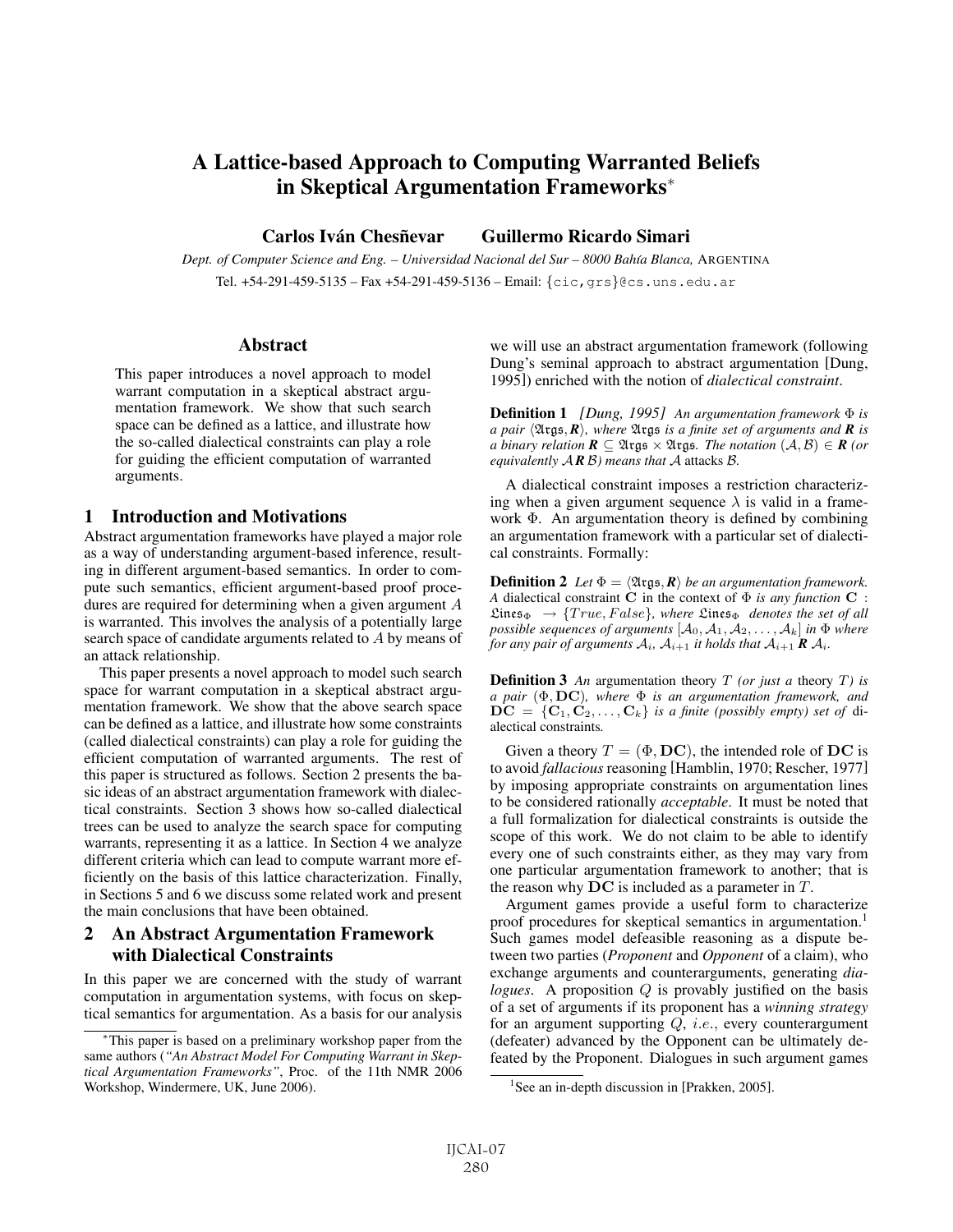have been given different names (dialogue lines, argumentation lines, dispute lines, etc.). The set of all possible dialogues can also be suitably defined as a tree structure (called dialectical tree or argument tree). $2$  In the next subsection we extend such definitions in the context of an argumentation theory.

#### 2.1 Argumentation Line. Bundle set

**Definition 4** *Let*  $T = (\Phi, \mathbf{DC})$  *be an argumentation theory. An* argumentation line λ *in* T *is any* finite *sequence of arguments*  $[A_0, A_1, \ldots, A_n]$  *in* Lines<sub> $\Phi$ </sub>. A subsequence  $\lambda'$  $[A_0, A_1, A_2, \ldots, A_k]$ *,*  $k \leq n$ *, will be called an* initial argumentation segment *(or just* initial segment*)* in  $\lambda$  *of length* k*, denoted*  $|\lambda|$ . When  $k < n$  we say that  $\lambda'$  is a proper initial segment in  $\lambda$ 

 $\lfloor \lambda \rfloor_k$ *. When*  $k < n$  *we say that*  $\lambda'$  *is a* proper initial segment *in*  $\lambda$ .<br>*We will say that*  $\lambda$  *is rooted in*  $A_0$  *writing*  $\lfloor \lambda \rfloor = s$  *to deno We will say that*  $\lambda$  *is* rooted in  $\mathcal{A}_0$ *, writing*  $|\lambda| = s$  *to denote that*  $\lambda$  *has s arguments. We will also write*  $\mathcal{L}$ ines<sub>A</sub> *to denote the set of all argumentation lines rooted in* <sup>A</sup> *in the theory* T*.*

**Example 1** *Consider a theory*  $T = (\Phi, \mathbf{DC})$ *, with*  $\mathbf{DC} = \emptyset$ *, where the set*  $\mathfrak{Args}$  *is*  $\{A_0, \, A_1, \, A_2, \, A_3, \, A_4\}$ *, and assume that the following relationships hold:*  $A_1$  *defeats*  $A_0$ *,*  $A_2$  *defeats*  $A_0$ *,* A<sup>3</sup> *defeats* A0*,* A<sup>4</sup> *defeats* A1*. Three different argumentation lines rooted in*  $A_0$  *can be obtained, namely*  $\lambda_1 = [A_0, A_1, A_4]$ ,  $\lambda_2 =$  $[\mathcal{A}_0, \mathcal{A}_1, \mathcal{A}_2]$ *, and*  $\lambda_3 = [\mathcal{A}_0, \mathcal{A}_3]$ *. In particular,*  $[\lambda_1]_2 = [\mathcal{A}_0, \mathcal{A}_1]$ *is an initial argumentation segment in*  $\lambda_1$ *.* 

**Example 2** *Consider a theory*  $T' = (\Phi, \mathbf{DC})$  *where the set*  $\mathfrak{Arg}$ *is*  $\{A_0, A_1\}$ *, and assume that the following relationships hold:*  $A_0$ *defeats* A1*, and* A<sup>1</sup> *defeats* A0*. An infinite number of argumentation lines rooted in*  $A_0$  *can be obtained (e.g.,*  $\lambda_1 = [A_0]$ ,  $\lambda_2 =$  $[\mathcal{A}_0, \mathcal{A}_1]$ ,  $\lambda_3 = [\mathcal{A}_0, \mathcal{A}_1, \mathcal{A}_0]$ ,  $\lambda_4 = [\mathcal{A}_0, \mathcal{A}_1, \mathcal{A}_0, \mathcal{A}_1]$ , etc.).

Remark 1 *Note that from Def. 4, given an argumentation line* [A0*,*  $\mathcal{A}_1, \mathcal{A}_2, \ldots, \mathcal{A}_n$  *every subsequence*  $[\mathcal{A}_i, \mathcal{A}_{i+1}, \ldots, \mathcal{A}_{i+k}]$  *with*  $0 \leq$  $i, i+k \leq n$  *is also an argumentation line. In particular, every initial argumentation segment is also an argumentation line.*

Intuitively, an argumentation line  $\lambda$  is acceptable iff it satisfies every dialectical constraint of the theory it belongs to. Formally:

**Definition 5** An argumentation line  $\lambda$  is acceptable wrt  $T =$  $(\Phi, \mathbf{DC})$  *iff*  $\mathbf{C}_i(\lambda) = True$ *, for every*  $\mathbf{C}_i$  *in* DC*.* 

In what follows, we will assume that the notion of acceptability imposed by dialectical constraints is such that if  $\lambda$  is acceptable wrt a theory  $T = (\Phi, \mathbf{DC})$ , then any subsequence of  $\lambda$  is also acceptable.

**Example 3** *Consider the theory*  $T'$  *in Ex. 2, and assume that*  $DC = \{C_1\}$ , with  $C_1 = \{$  *repetition of arguments is not allowed*  $\}$ . *Then*  $\lambda_1$  *and*  $\lambda_2$  *are acceptable argumentation lines in*  $T'$ , *but*  $\lambda_3$ <br>*and*  $\lambda_4$  *are not and*  $\lambda_4$  *are not.* 

**Definition 6** Let T be an argumentation theory, and let  $\lambda$  and  $\lambda'$ *be two acceptable argumentation lines in*  $T$ *. We will say that*  $\lambda'$  extends  $\lambda$  *in*  $T$  *iff*  $\lambda = \left[ \lambda' \right]_k$ , for some  $k < \left[ \lambda' \right]$  (*i.e.*,  $\lambda'$  *extends*  $\lambda$  *iff*  $\lambda$  *is a proper initial argumentation segment of*  $\lambda'$ )  $\lambda$  *is a proper initial argumentation segment of*  $\lambda'$ *).* 

We will say that  $\lambda$  is exhaustive *if there is no acceptable argumentation line*  $\lambda'$  *in*  $T$  *such that*  $| \lambda | < | \lambda' |$ *, and for some*  $k$ *,*  $\lambda = | \lambda' |$ <sub>*k*</sub>  $\lambda'$  *in*  $T$ *) Non-exhaustive aroumen-* $(i.e., there is no  $\lambda'$  that extends  $\lambda$  in T). Non-exhaustive argument$ *tation lines will be referred to as* partial *argumentation lines.*

**Example 4** *Consider the theory T presented in Ex. 1. Then*  $\lambda_1$ *,*  $\lambda_2$  *and*  $\lambda_3$  *are exhaustive argumentation lines whereas*  $|\lambda_1|$ , *is a partial argumentation line. In the case of the theory*  $T^{\dagger}$  *in*  $\overline{E}x$ *.* 2, *the argumentation line*  $\lambda_2$  *extends*  $\lambda_1$ *. Argumentation line*  $\lambda_2$  *is exhaustive, as it cannot be further extended on the basis of*  $T'$  *with the dialectical constraint introduced in Ex. 3.*

We will distinguish the set  $S = {\lambda_1, \lambda_2, ..., \lambda_k}$  of all argumentation lines rooted in the same initial argument and with the property of not containing lines that are initial subsequences of other lines in the set.

**Definition 7** *Given a theory T, a set*  $S = \{\lambda_1, \lambda_2, ..., \lambda_n\}$  *of argumentation lines rooted in a given argument*  $A$ *, denoted*  $S_A$ *, is a* bundle set *wrt T iff there is no*  $\lambda_i, \lambda_j \in S_A$  *such that*  $\lambda_i$  *extends*  $\lambda_i$ .

**Example 5** *Consider the theory*  $T = (\Phi, \mathbf{DC})$  *from Ex. 1, and the argumentation lines*  $\lambda_1$ ,  $\lambda_2$ , and  $\lambda_3$ . Then  $S_{\mathcal{A}_0} = {\lambda_1, \lambda_2, \lambda_3}$ *is a bundle set of argumentation lines wrt* T*.*

#### 2.2 Dialectical Trees

A bundle set  $S_A$  is a set of argumentation lines rooted in a given argument  $A$ . Such set can be thought of as a tree structure, where every line corresponds to a branch in the tree. Formally:

Definition 8 *Let* T *be a theory, and let* <sup>A</sup> *be an argument in* T*, and let*  $S_A = {\lambda_1, \lambda_2, ..., \lambda_n}$  *be a bundle set of argumentation lines rooted in* A*. Then, the* dialectical tree *rooted in* A based on  $S_A$ , denoted  $T_A$ , is a tree structure defined as follows: *1)* The root node of  $T_A$  is  $A$ ;

*2) Let*  $F = \{\text{tail}(\lambda)$ *, for every*  $\lambda \in S_{\mathcal{A}}\}$ *, and*  $H = \{\text{head}(\lambda)$ *, for every*  $\lambda \in F$ }<sup>4</sup> *If*  $H = \emptyset$  *then*  $\mathcal{T}_\mathcal{A}$  *has no subtrees. Otherwise, if*  $H = \{B_1, B_2\}$  *then for every*  $B_i \in H$  *we define* getRundle $(B_i)$  $\{\mathcal{B}_1,\ldots,\mathcal{B}_k\}$ *, then for every*  $\mathcal{B}_i \in H$ *, we define* getBundle $(\mathcal{B}_i)$  =  $\{\lambda \in F \mid \text{head}(\lambda) = \mathcal{B}_i\}$ . We put  $\mathcal{T}_{\mathcal{B}_i}$  as an immediate subtree *of* A, where  $T_{\mathcal{B}_i}$  *is a dialectical tree based on* getBundle( $\mathcal{B}_i$ ). We *will write* Tree<sup>A</sup> *to denote the family of all possible dialectical trees based on* A*. We will represent as* Tree<sup>T</sup> *the family of all possible dialectical trees in the theory* T*.*

**Example 6** *Consider the theory*  $T = (\Phi, \mathbf{DC})$  *from Ex. 1. In that theory it holds that*  $S_{A_0} = {\lambda_1, \lambda_2, \lambda_3}$  *is a bundle set. Fig. 1(a) shows an associated dialectical tree*  $T_{A_0}$ *.* 

Clearly, Definition 8 induces an equivalence relation on the set of all  $\mathfrak{Tree}_A$ . Formally:

**Definition 9** Let T be a theory, and let  $\mathfrak{T}$ tee<sub>A</sub> be the set of all *possible dialectical trees rooted in an argument* <sup>A</sup> *in* T*. We will say that*  $T_A$  *is equivalent to*  $T_A$ *, denoted*  $T_A \equiv_{\tau} T_A'$  *iff they are obtained from the same bundle set* <sup>S</sup>A*.*

 ${}^{2}$ For in-depth discussion see [Prakken and Vreeswijk, 2002].

<sup>&</sup>lt;sup>3</sup>Note that this corresponds to a function  $\mathbf{C}_1(\lambda) = True$  iff there o  $A_i$ .  $A_i$  in  $\lambda$  such that  $A_i = A_i$  and *Folse* otherwise is no  $A_i$ ,  $A_j$  in  $\lambda$  such that  $A_i = A_j$ , and False otherwise.

<sup>&</sup>lt;sup>4</sup>The functions head( $\cdot$ ) and tail( $\cdot$ ) have the usual meaning in list processing, returning the first element in a list and the list formed by all elements except the first, respectively.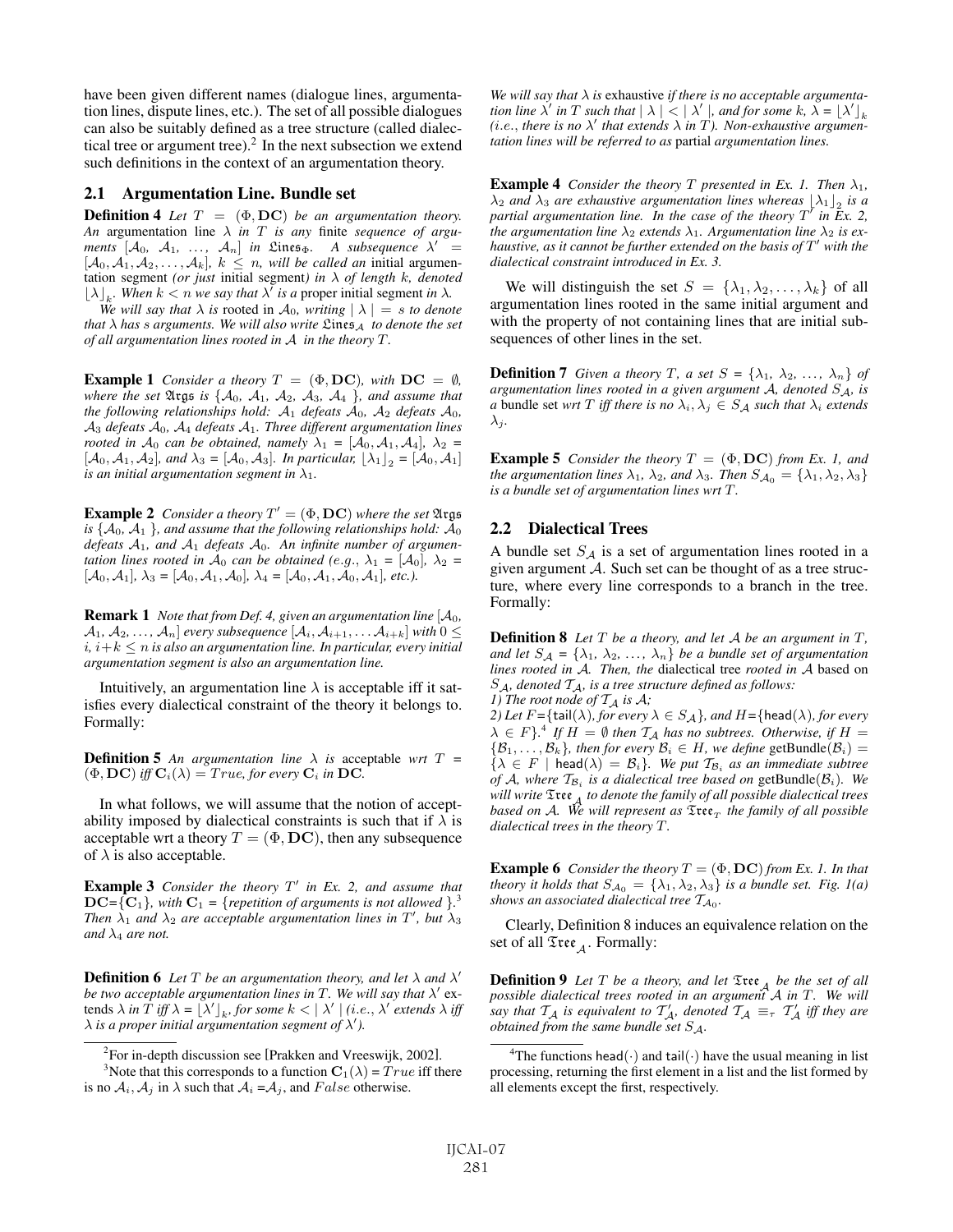

Figure 1: (a)Exhaustive dialectical tree  $\mathcal{T}_{A_0}$  for Ex. 6; (b)resulting tree after applying and-or marking (Def.14);(c)–(d) two other exhaustive dialectical trees belonging to the equivalence class  $\mathcal{T}_{A_0}$ 

Given an argument  $A$ , there is a one-to-one correspondence between a bundle set  $S_A$  of argumentation lines rooted in  $A$  and the corresponding equivalence class of dialectical trees that share the same bundle set as their origin (as specified in Def. 8). Each member of an equivalence class represents a different way in which a tree could be built. Each particular computational method used to generate the dialectical tree from the bundle set will produce a particular member of the equivalence class.

**Definition 10** Let  $T$  be an argumentative theory, and let  $S_A$  be a *bundle set of argumentation lines rooted in an argument* <sup>A</sup> *of* T*. We define the mapping*  $\mathbb{T}$  :  $\wp(\mathfrak{Lines}_\mathcal{A}) \setminus \{\emptyset\} \to \overline{\mathfrak{Tree}_\mathcal{A}}$  *as*  $\mathbb{T}(S_\mathcal{A}) =_{def}$  $\overline{\mathcal{T}_A}$ *, where*  $\overline{\mathfrak{Tree}_A}$  *is the quotient set of*  $\mathfrak{Tree}_A$  *by*  $\equiv_{\tau}$ *, and*  $\overline{\mathcal{T}_A}$  *denotes the equivalence class of* TA*.*

Proposition 1 *For any argument* <sup>A</sup> *in an argumentative theory* T*, the mapping*  $\mathbb T$  *is a bijection.*<sup>5</sup>

As the mapping  $T$  is a bijection, we can also define the inverse mapping  $\mathbb{S} =_{def} \mathbb{T}^{-1}$ . In what follows, we will use indistinctly a *set notation* (a bundle set of argumentation lines rooted in an argument A) or a *tree notation* (a dialectical tree rooted in A), as the former mappings  $\mathbb S$  and  $\mathbb T$  allow us to go from any of these notations to the other.

**Proposition 2** Let  $T$  be a theory, and  $T_A$  a dialectical tree in  $T$ . *Then it holds that any subtree*  $T_A$  *of*  $T_A$ *, rooted in*  $A$ *, is also a* distribution of  $T_A$ *dialectical tree wrt* T*.*

#### 2.3 Acceptable dialectical trees

**Definition 11** Let  $T$  be a theory. A dialectical tree  $T_A$  in  $T$  is acceptable *iff every argumentation line in the associated bundle set*  $\mathbb{S}(\overline{\mathcal{T}_\mathcal{A}})$  *is acceptable. We will distinguish the subset*  $\mathfrak{ATree}_{\mathcal{A}}$  *(resp.*  $\mathfrak{ATree}_T$ *) of all acceptable dialectical trees in*  $\mathfrak{Tree}_A$  *(resp.*  $\mathfrak{Tree}_T$ *).* 

As acceptable dialectical trees are a subclass of dialectical trees, all the properties previously shown apply also to them. In the sequel, we will just write "dialectical trees" to refer to acceptable dialectical trees, unless stated otherwise.

**Definition 12** *A dialectical tree*  $T_A$  *will be called* exhaustive *iff it* is constructed from the set  $S_A$  of all possible exhaustive argumen*tation lines rooted in A, otherwise*  $T_A$  *will be called partial.* 

The exhaustive dialectical tree for any argument  $A$  can be proven to be unique.

Proposition 3 *Let* <sup>T</sup> *be a theory, and let* <sup>A</sup> *be an argument in* <sup>T</sup>*. Then there exists a unique exhaustive dialectical tree*  $T_A$  *in*  $T$  *(up to an equivalence wrt*  $\equiv_{\tau}$  *as given in Def. 9*)

Acceptable dialectical trees allow to determine whether the root node of the tree is to be accepted (ultimately *undefeated*) or rejected (ultimately *defeated*). A *marking function* provides a definition of such acceptance criterion. Formally:

Definition 13 *Let* <sup>T</sup> *be a theory. A marking criterion for* <sup>T</sup> *is a function*  $Mark: \mathfrak{Tree}_T \to \{\mathsf{D},\mathsf{U}\}\text{. We will write } Mark(\mathcal{T}_i) = \mathsf{U}$ *(resp.*  $Mark(T_i) = D$ *) to denote that the root node of*  $T_i$  *is marked as* U*-node (resp.* D*-node).*

Several marking criteria can be defined for capturing skeptical semantics for argumentation. A particular criterion (which we will later use in our analysis for strategies for computing warrant) is the *and-or marking* of a dialectical tree, which corresponds to Dung's grounded semantics [Dung, 1995].

**Definition 14** Let  $T$  be a theory, and let  $T_A$  be a dialectical tree. The and-or marking of  $T_A$  is defined as follows:

*1)* If  $T_A$  has no subtrees, then  $Mark(T_A) = \mathsf{U}$ . *2)* If  $\mathcal{T}_A$  has subtrees  $\mathcal{T}_1, \ldots, \mathcal{T}_k$  then a)  $Mark(\mathcal{T}_A) = \bigcup_{i \in \mathcal{F}} \mathcal{T}_A$   $Mark(\mathcal{T}_i) = \bigcap_{i \in \mathcal{F}} \text{ for all } i = 1, k, h) Mark(\mathcal{T}_A) = \bigcap_{i \in \mathcal{F}} \mathcal{T}_A$  $Mark(\tilde{T}_i) = D$ , for all  $i = 1...k$ . b)  $Mark(\tilde{T}_A) = D$  *iff*  $\exists$ <br>T. such that  $Mark(T_i) = U$  for some  $i = 1 - k$  $\mathcal{T}_i$  *such that*  $Mark(\mathcal{T}_i) = \mathsf{U}$ *, for some*  $i = 1 \dots k$ *.* 

**Proposition 4** Let  $T$  be a theory, and let  $T_A$  be a dialectical tree. *The and-or marking defined in Def. 14 assigns the same mark to all the members of*  $\overline{\mathcal{T}_A}$ *.* 

Definition 15 *Let* T *be an argumentative theory and* Mark *<sup>a</sup> marking criterion for* T*. An argument* <sup>A</sup> *is a* warranted argument *(or just a warrant) in*  $T$  *iff the exhaustive dialectical tree*  $T_A$  *is such that*  $Mark(\mathcal{T}_{\mathcal{A}}) = U$ *.* 

**Example 7** *Consider the exhaustive dialectical tree*  $T_{A_0}$  *in Ex.* 6 *shown in Fig. 1(a). Fig. 1(b) shows the corresponding marking by applying Def. 14, showing that*  $A_0$  –the root of  $T_{A_0}$ – is an ultimately *defeated argument, i.e.,*  $Mark(\mathcal{T}_{\mathcal{A}_0}) = \mathsf{D}$ . Hence  $\mathcal{A}_0$  *is not a warranted argument. Fig. 1(c)–(d) shows two marked dialectical trees belonging to the same equivalence class*  $\overline{T_{A_0}}$ *.* 

## 3 Warrant Computation via Dialectical Trees

Our main concern is to model warrant computation in skeptical argumentation frameworks, and in such a case tree structures lend themselves naturally to implementation. In fact, some implementations of skeptical argumentation systems  $(e.g., \text{DelP}$  [García and Simari, 2004]) rely on tree structures (such as dialectical trees) which can be computed by performing backward chaining at two levels. On the one hand, arguments are computed by backward chaining from a query (goal) using a logic programming approach (e.g., SLD resolution). On the other hand, dialectical trees can be computed by recursively analyzing defeaters for a given argument, defeaters for those defeaters, and so on. In particular, in more complex and general settings (such as admissibility semantics) dialectical proof procedures have been developed [Dung

<sup>5</sup> Proofs not included for space reasons.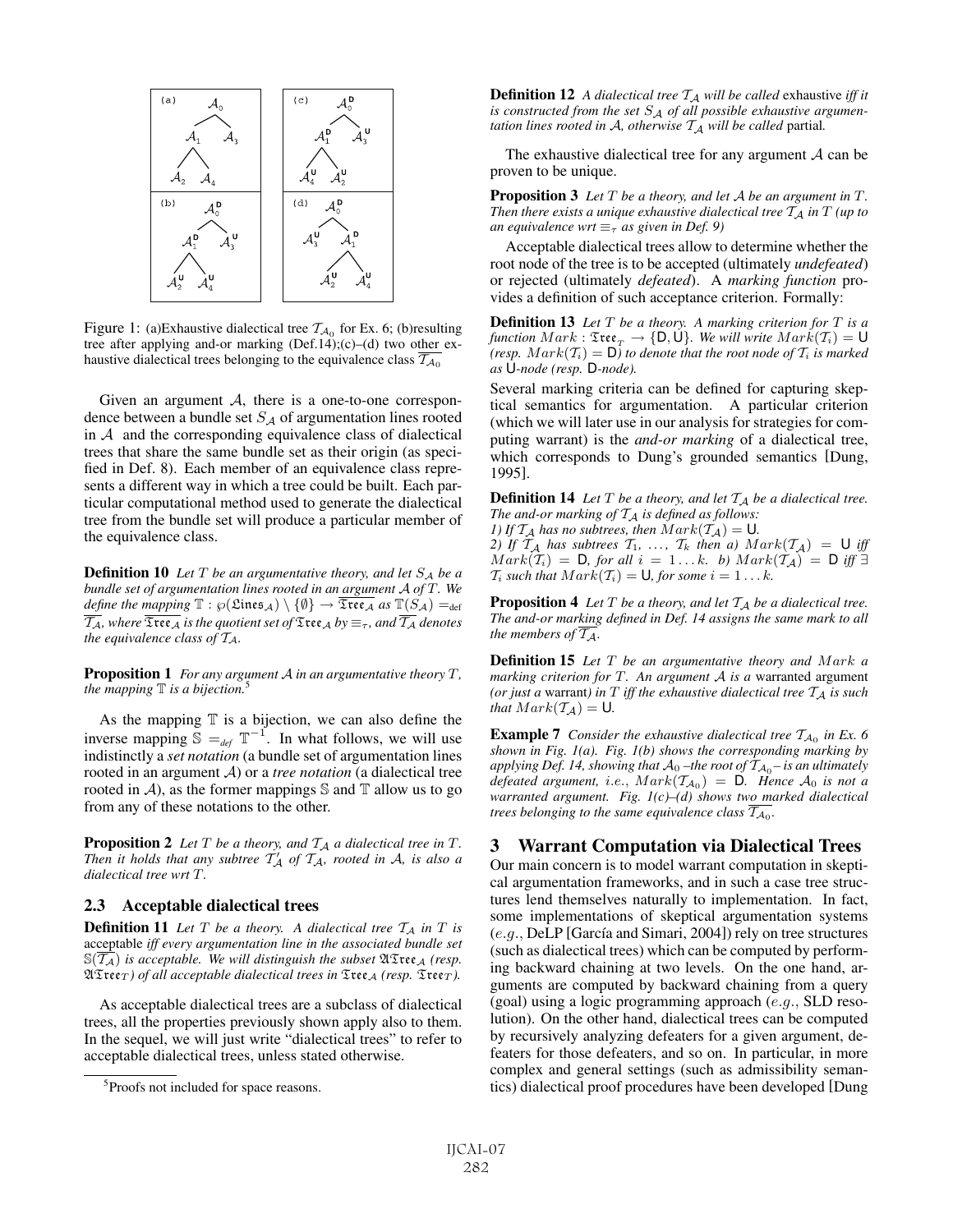*et al.*, 2006] using a similar strategy to compute warranted belief.

In our abstract model the process of building an arbitrary dialectical tree  $T_{A_0}$  can be thought of as a *computation* starting from an initial tree (consisting of a single node) and evolving into more complex trees by adding new arguments (nodes) stepwise. Elementary steps in this computation can be related via a precedence relationship " $\subseteq$ " among trees:

**Definition 16** Let T be a theory, and let  $T_A$ ,  $T_A$  be acceptable<br>dialectical trees rooted in an argument A. We define a relationship *dialectical trees rooted in an argument* A*. We define a relationship*  $\subseteq$   $\subseteq$   $\mathfrak{T}$ tee<sub>A</sub>  $\times$   $\mathfrak{T}$ tee<sub>A</sub>. We will write  $\mathcal{T}_\mathcal{A} \sqsubset \mathcal{T}'_\mathcal{A}$  whenever  $\mathcal{T}'_\mathcal{A}$  can *be obtained from* <sup>T</sup><sup>A</sup> *by extending some argumentation line* <sup>λ</sup> *in* <sup>T</sup><sup>A</sup> by exactly one argument. As usual, we write  $\mathcal{T}_A \sqsubseteq \mathcal{T}'_A$  iff  $\mathcal{T}_A = \mathcal{T}'_A$ or  $T_A \square T'_A$ . We will also write  $T_A \square * T'_A$  iff there exists a (possibly empty) sequence  $T_1$ ,  $T_2$ , ...,  $T_k$  s.t.  $T_A = T_1 \square \dots \square T_k = T'_A$ .

Every dialectical tree  $\mathcal{T}_i$  can be seen as a 'snapshot' of the status of a disputation between two parties (proponent and opponent), and the relationship " $\sqsubseteq$ " allows to capture all possible evolutions of a given disputation.<sup>6</sup> In particular, note that for any argumentative theory  $T$ , given an argument  $A$  the ordered set ( $\mathfrak{Tree}_A, \sqsubseteq_{*}$ ) is a poset, where the least element is  $A$  and the greatest element is the exhaustive dialectical tree  $\mathcal{T}_{A}$ . From Def. 16 the notion of exhaustive dialectical tree can be recast as follows: A dialectical tree  $\mathcal{T}_i$  is exhaustive iff there is no  $\mathcal{T}_j \neq \mathcal{T}_i$  such that  $\mathcal{T}_i \sqsubset \mathcal{T}_j$ .

We are now concerned with the following question: *can we enumerate all possible ways of computing the exhaustive dialectical tree*  $T_A$  *rooted in a given initial argument*  $A$ ? The answer is yes. In fact, as we will see in the next definitions, we can provide a lattice characterization for the space of all possible dialectical trees rooted in a given argument  $A$  on the basis of *join* of dialectical trees (∨) (resulting in a new tree corresponding to the 'union" of  $T_1$  and  $T_2$ ) and meet of dialectical trees (∧) (resulting in a new tree corresponding to the "intersection" of  $\mathcal{T}_1$  and  $\mathcal{T}_2$ ). Formally:

**Definition 17** Let  $T$  be an argumentative theory, and let  $T_1$  and T<sup>2</sup> *be dialectical trees rooted in* A*. We define the* meet *and* join *of*  $T_1$  *and*  $T_2$ *, (written*  $T_1 \wedge T_2$  *and*  $T_1 \vee T_2$ *) as follows:* 

•  $\lambda$  *is an argumentation line in*  $T_1 \wedge T_2$  *iff*  $\lambda = [\lambda_1]_k = [\lambda_2]_k$ *, for some*  $k > 0$  *such that*  $\lambda_1 \in \mathcal{T}_1$  *and*  $\lambda_2 \in \mathcal{T}_2$  *and there is no*  $\lambda^r$  *that extends* λ *satisfying this situation.*

•  $\lambda$  *is an argumentation line in*  $T_1 \vee T_2$  *iff 1)*  $\lambda \in T_1$  *and there is no*  $\lambda' \in \mathcal{T}_2$  *such that*  $\lambda'$  extends  $\lambda$ *, or* 2*)*  $\lambda \in \mathcal{T}_2$  *and there is no*  $\lambda' \in \mathcal{T}_1$  *such that*  $\lambda'$  extends  $\lambda$ .

For any argumentation theory  $T$  the set of all possible acceptable dialectical trees rooted in an argument  $A \in T$  can be conceptualized as a lattice. Formally:

Lemma 1 *Let* <sup>A</sup> *be an argument in a theory* <sup>T</sup>*, and let*  $(\mathfrak{ATree}_{\mathcal{A}}, \sqsubseteq_{\ast})$  *be the associated poset. Then*  $(\mathfrak{ATree}_{\mathcal{A}}, \vee, \wedge)$  *is a* 

*lattice.*<br>
Given the lattice ( $\mathfrak{A}\mathfrak{X}\mathfrak{ree}_\mathcal{A}, \vee, \wedge$ ), we will write  $\mathcal{T}_\mathcal{A}^\perp$  to de-<br>
note the bottom element of the lattice *(i e* the dialectical tree note the bottom element of the lattice (*i.e.*, the dialectical tree involving only A as root node) and  $T_A^{\top}$  to denote the top element of the lattice (*i.e.*, the exhaustive dialectical tree).



Figure 2: Lattice for all possible dialectical trees rooted in an argument  $A_0$  (Example 8) (top) and search space for computing dialectical trees rooted in  $A$  (bottom)

Example 8 *Consider the theory* T *from Ex. 1, and the exhaustive dialectical tree rooted in* A<sup>0</sup> *shown in Ex. 6. The complete lattice associated with*  $A_0$  *is shown in Fig. 2.* 

## 4 Computing Warrant Efficiently

We have shown that given an argumentative theory  $T$ , for any argument A in T there is a lattice ( $\mathfrak{ATree}_A$ ,  $\vee$ ,  $\wedge$ ) whose bottom element is a dialectical tree with a single node (the argument  $A$  itself) and whose top element is the exhaustive dialectical tree  $\mathcal{T}_\mathcal{A}$ . In that lattice, whenever  $\mathcal{T}_k = \mathcal{T}_i \vee \mathcal{T}_j$  it is the case that  $\mathcal{T}_i \sqsubseteq \mathcal{T}_k$  and  $\mathcal{T}_j \sqsubseteq \mathcal{T}_k$ .

In Fig. 2(top) corresponding to Example 8 we can see that for dialectical trees  $T_2$  and  $T_3$ , it holds that  $Mark(T_2)$  $= Mark(T_3) = D$  (assuming that *Mark* is defined as in Def. 14). Clearly, it is the case that any tree  $\mathcal{T}_i$  where  $\mathcal{T}_2 \square \mathcal{T}_i$ or  $\mathcal{T}_3 \sqsubseteq \mathcal{T}_i$  satisfies that  $Mark(\mathcal{T}_i) = D$ . In other words, whichever is the way the tree  $\mathcal{T}_2$  (or  $\mathcal{T}_3$ ) evolves into a new tree in  $(\mathfrak{ATree}_{\mathcal{A}_0}, \vee, \wedge)$  it turns out that the associated marking remains unchanged. We formalize that situation as follows:

**Definition 18** Let  $T$  be an argumentation theory, and let  $T_A$  be *a dialectical tree, such that for every*  $T_A$  *evolving from*  $T_A$  *(i.e.,* 

<sup>&</sup>lt;sup>6</sup>Note however that  $\mathcal{T}_i \sqsubseteq \mathcal{T}_j$  does not imply that one party has advanced some argument in  $\mathcal{T}_i$  and the other party has replied in  $\mathcal{T}_j$ . Thus our framework provides a setup to define *unique-* and *multimove protocols* as defined by Prakken [Prakken, 2005].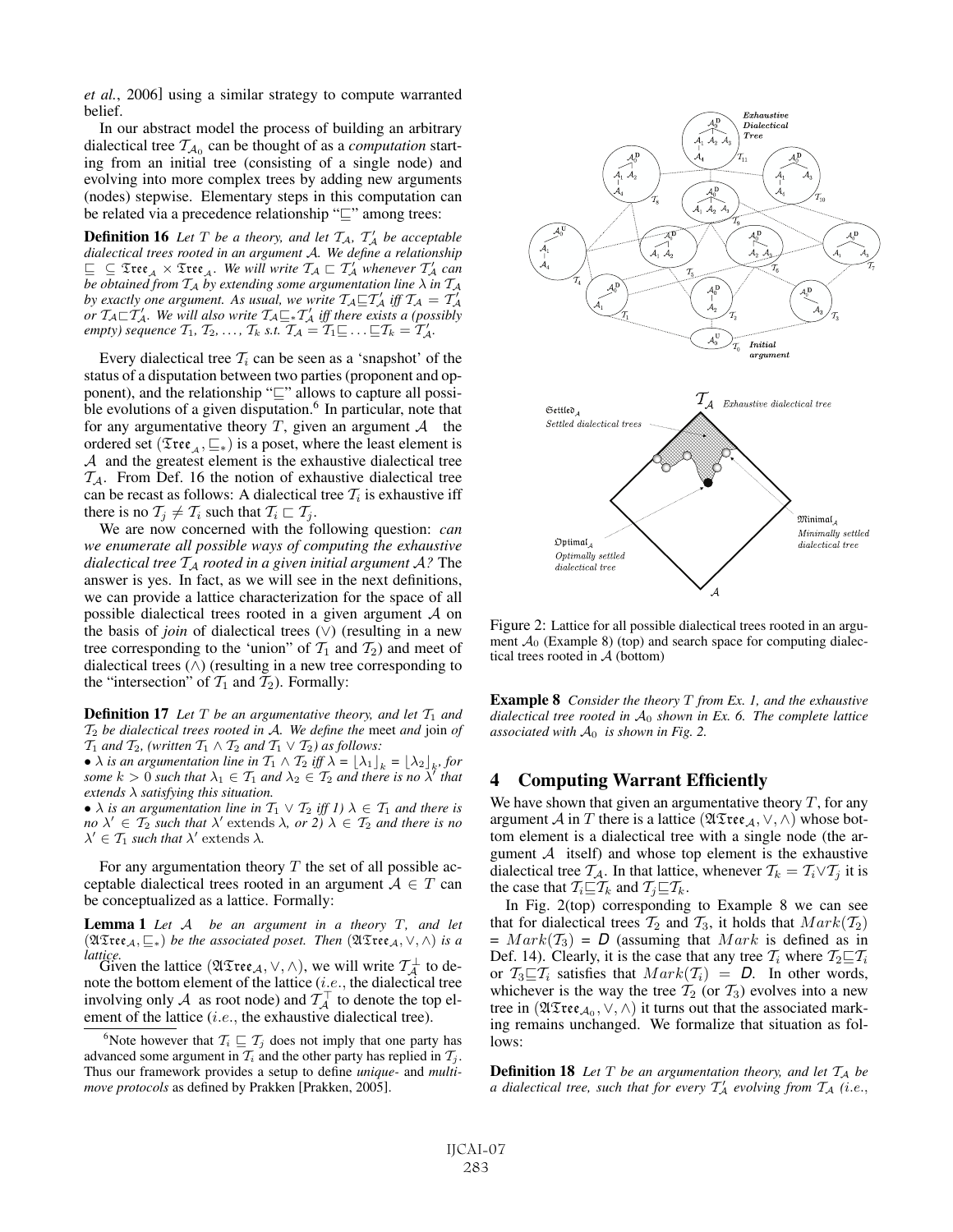$\mathcal{T}_A \sqsubseteq_* \mathcal{T}'_A$  it holds that  $Mark(\mathcal{T}_A) = Mark(\mathcal{T}'_A)$ . Then  $\mathcal{T}_A$  is a settled dialectical tree in  $T$ settled dialectical tree *in* T*.*

Now we have a natural, alternative way of characterizing warrant.

Proposition 5 *Let* <sup>T</sup> *be a theory, and let* <sup>A</sup> *be an argument in* <sup>T</sup>*. Then* A *is a warrant wrt* T *iff*  $Mark(\mathcal{T}_A) = U$ *, where*  $\mathcal{T}_A$  *is a settled dialectical tree.*

Clearly, computing settled dialectical trees is less expensive than computing exhaustive dialectical trees, as fewer nodes (arguments) are involved in the former case. Following Hunter's approach [Hunter, 2004], in what follows we will formalize the *cost* of computing a dialectical tree as a function cost :  $\mathfrak{Tree}_T \to \mathbb{R}$ . As explained in [Hunter, 2004], several issues can be considered when computing such cost. For simplicity, in our formalization we will assume that cost is linearly related to the number of nodes in a dialectical tree, such that  $cost(T) = C * Nodes(T)$ , where  $C > 0$  is a constant and *Nodes*(·) stands for the number of nodes in a tree.

The next definition refines the class of settled dialectical trees by distinguishing those trees involving *as few arguments as possible* in order to determine whether the root of the tree is ultimately a warranted argument according to the marking procedure. From the many possible minimally settled dialectical trees rooted in a given argument A, a dialectical tree  $T$ is *optimally settled* if  $\exists T'$  that is less expensive than T.

**Definition 19** *A dialectical tree T is a* minimally settled dialectical tree *iff there is no*  $T' \sqsubset T$  *such that*  $T'$  *is a settled dialectical tree. A dialectical tree* T *is an* optimally settled dialectical tree iff  $T$  is minimally settled, and for any other settled tree  $T'$ ,  $cost(T) \leq cost(T').$ 

Example 9 *Consider the theory* T *from Ex. 1, and the complete lattice* ( $\mathfrak{ATree}_{A_0}, \vee, \wedge$ ) *shown in Fig. 2 (top). Then*  $T_2$  *and*  $T_3$  *are minimally settled dialectical trees.*

Let Gettled<sub>A</sub>, Minimal<sub>A</sub> and Optimal<sub>A</sub> be the sets of all settled, minimally settled and optimally settled dialectical trees for an argument  $A$ , resp. Clearly, it holds that  $\text{Optimal}_{\mathcal{A}} \subseteq \mathfrak{Minimal}_{\mathcal{A}} \subseteq \text{Settlev}_{\mathcal{A}} \subseteq \mathfrak{UTree}_{\mathcal{A}}.$  The sets  $\mathfrak{Set}$ tle $\mathfrak{d}_A$ , Minimal<sub>A</sub> and  $\mathfrak{Optimal}_A$  can be identified in any lattice ( $\mathfrak{ATree}_\mathcal{A}, \vee, \wedge$ ), as shown in Fig. 2 (bottom). The borderline on top of the lattice denotes all possible minimally settled dialectical trees  $T_1, \ldots, T_k$  rooted in A. Some of such trees in that set may be optimal. Any dialectical tree that evolves from settled dialectical trees  $T_1, \ldots, T_k$  will be also a settled dialectical tree. In particular, the exhaustive dialectical tree is also settled.

#### 4.1 Dialectical Constraints (Revisited)

As we have analyzed previously, the lattice associated with any argument  $A$  accounts for the whole search space for detecting if  $A$  is warranted. To do so it is not necessary to compute the exhaustive dialectical tree rooted in  $A$ ; rather, it suffices to focus search on settled dialectical trees, as they involve less nodes and are consequently more efficient. When determining whether a conclusion is warranted, argumentbased inference engines are supposed to compute a sequence of dialectical trees  $T_1, T_2, \ldots, T_k$  such that  $T_k$  is a settled dialectical tree. For skeptical argumentation semantics, inference engines like DeLP [García and Simari, 2004] use *depthfirst search* to generate dialectical trees for queries and determine if a given literal is warranted. Such search can be improved by applying  $\alpha - \beta$  pruning, so that not every node (argument) is computed. In other words, depth-first search naturally favors the computation of settled dialectical trees.

Example 10 *Consider the marked dialectical trees in Fig. 1(right) belonging to the same equivalence class*  $\overline{T_{A_0}}$  (*Ex. 7*). Then depth*first computation using*  $\alpha-\beta$  *pruning will perform better on the tree in Fig. 1(d) than on the tree in Fig. 1(c), as in the first case, only two nodes need to be explored to obtain the final marking of the tree (* $A_0$ *)* and  $A_3$ *), whereas in the second case four nodes (* $A_0$ *,*  $A_1$ *,*  $A_3$  *and* A4*) need to be traversed.*

The natural question that arises next is how to compute *minimally settled trees.* Given a theory  $T = (\Phi, \mathbf{DC})$ , it turns out that the set of dialectical constraints **DC** can help to provide a way of approximating such minimally settled trees, based on the fact that in depth-first search the *order* in which branches are generated is important: should shorter branches be computed before longer ones, then the resulting search space can be proven to be smaller on an average search tree [Chesñevar et al., 2005]. Usually *heuristics* are required to anticipate which branches are likely to be shorter than the average. Constraints in **DC** can help provide such kind of heuristics. In this setting, heuristics for efficient computation of dialectical trees can be understood as functions which improve the associated dialectical proof procedure *by tending to approximate optimally settled trees.*

Example 11 *In DeLP the set* **DC** *includes as a constraint that arguments advanced by the proponent (resp. opponent) should not be contradictory in any argumentation line. The following heuristics [Chesnevar ˜* et al.*, 2005] can be shown to favor the computation of shorter argumentation lines when applying depth-first search in the context of DeLP:* if the current argument  $A_0$  is a leaf node in a dialectical tree  $\mathcal{T}$ , and has different candidate defeaters  $\mathcal{A}_1$ ,  $\mathcal{A}_2$ ,  $\ldots$ ,  $A_k$ , then the  $A_i$  which shares as many literals as possible with  $A_0$  should be chosen when performing the depth-first computation of  $T_{A_0}$ . Thus, while depth-first computation of dialectical trees fa*vors naturally the construction of minimally settled dialectical trees, by applying this heuristics an approximation to optimally settled dialectical trees is obtained.*

### 4.2 Relevance in Dialectical Trees

In [Prakken, 2001] the notion of *relevance* was introduced in the context of argument games and the characterization of protocols for liberal disputes. According to [Prakken, 2001], a move is relevant in a dispute  $D$  iff it changes the disputational status of  $D$ 's initial move.<sup>7</sup> In our context, dialectical trees correspond to such disputes. In the setting presented in [Prakken, 2001], moves are performed by both parties involved in a dispute (Proponent and Opponent).

Interestingly, there is a clear relation between minimally settled dialectical trees and this notion of relevance, as the notion of extending an argumentation line by one argument (as introduced in Def. 16) can be recast as performing a move.

<sup>&</sup>lt;sup>7</sup>The notion of relevance as well as some interesting properties were further studied and refined [Prakken, 2005].